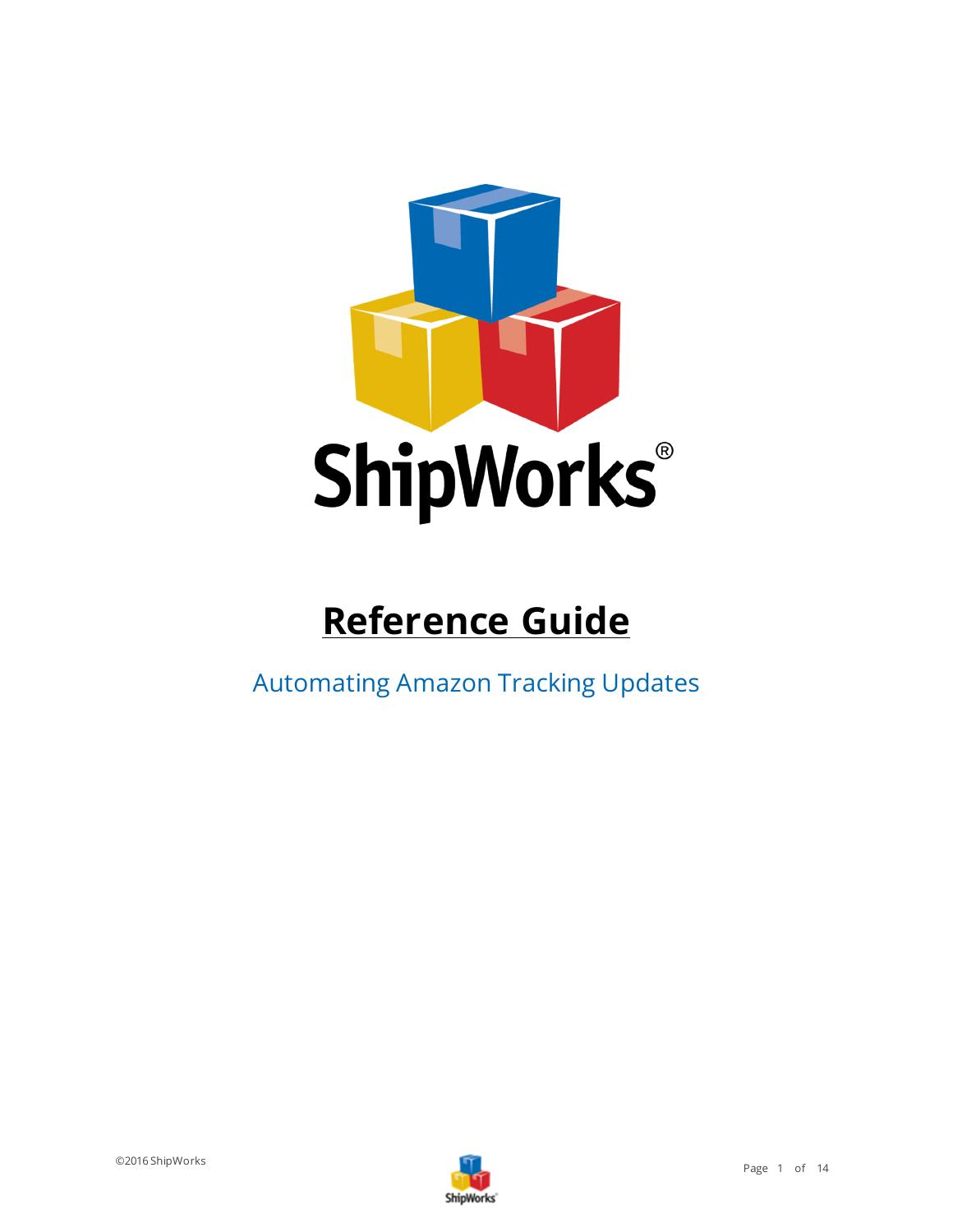## **Automating Amazon Tracking Updates**

#### <span id="page-1-0"></span>**TABLE OF CONTENTS**

**[Background](#page-1-0)** [Creating](#page-1-1) the Filter [Creating](#page-9-0) the Action Still Need [Help?](#page-13-0)

#### **Background**

Amazon, by default, processes tracking information in a batch rather than as each order is processed. Because of this, there have been times that a customer sees that an order has been processed and can't see the tracking information. To alleviate this issue, we can set up a filter and action to push the tracking information for processed Amazon orders to your store every hour (or another time interval you prefer).

Automating this tracking information upload is a two-step process:

- $\mathcal{P}$  First, you create a filter to capture all the desired orders.
- $\lambda$  Then, you create an Action to upload shipment details for all orders within that filter at a specified time interval.

#### <span id="page-1-1"></span>**Creating the Filter**

1. Click Manage > Filters.



2. Click the New Filter button.

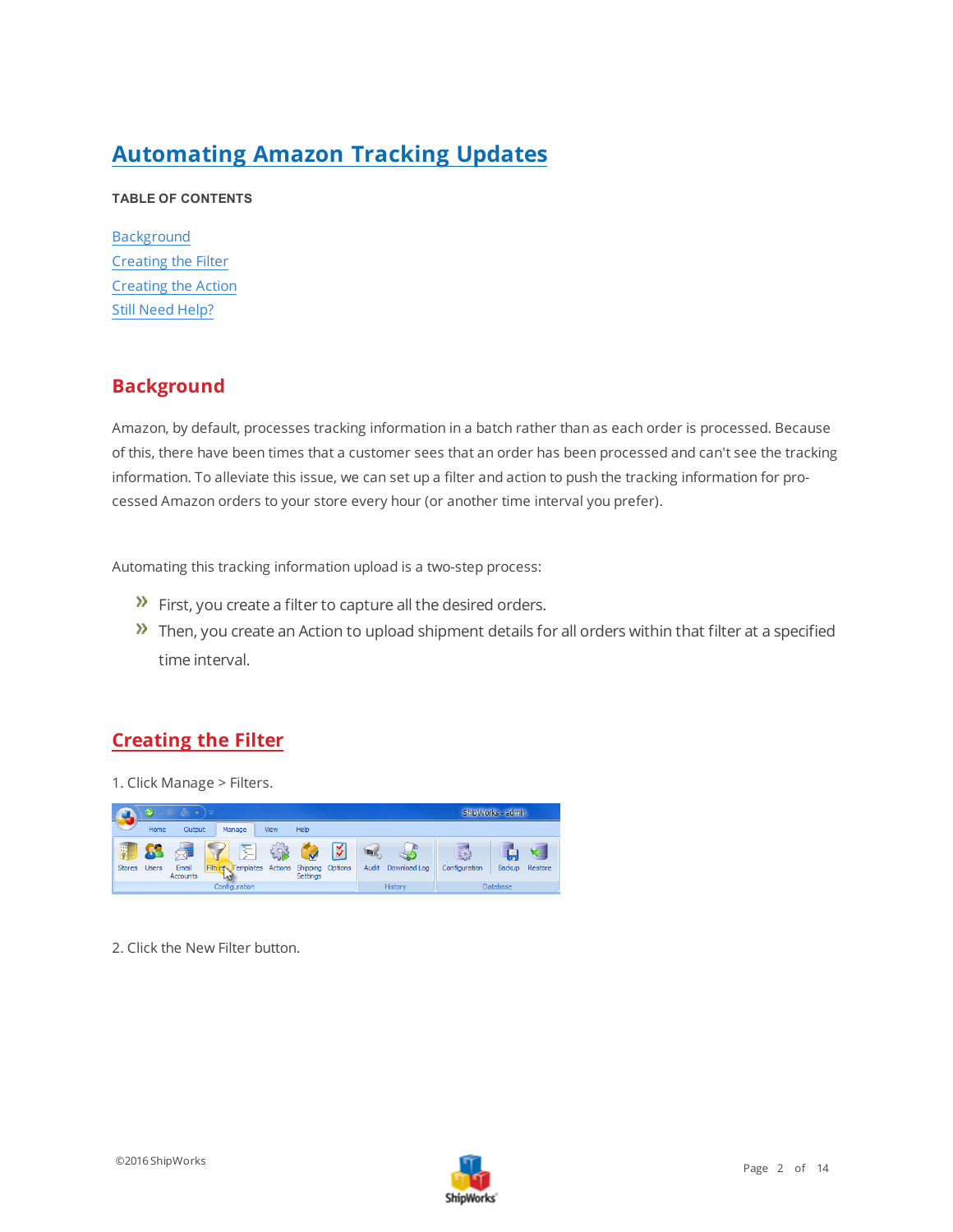| <b>Filter Organizer</b>                                                                                                                                                                                                                                                                                                                                                                                   | $\mathbf{x}$                                                                                                                                                                                                                                                |
|-----------------------------------------------------------------------------------------------------------------------------------------------------------------------------------------------------------------------------------------------------------------------------------------------------------------------------------------------------------------------------------------------------------|-------------------------------------------------------------------------------------------------------------------------------------------------------------------------------------------------------------------------------------------------------------|
| 国<br>Orders<br>д<br>Customers<br>□ <b>D</b> Orders (6,580)<br>$-\sqrt{2}$ VTest (6,579)<br>$\mathcal{P}$ APO/FPO/DPO (54)<br>$\blacksquare$ $\heartsuit$ UPS End of Day (0)<br><b>E</b> Stores (6,576)<br>$\blacksquare$ Shipped (13)<br>Examples (3,337)<br>$\blacktriangleright$ $\blacktriangleright$ Today's Orders (0)<br>$\blacktriangleright$ Thernational (3,008)<br>$\overline{ }$ Has Tax (333) | <b>Edit</b><br>s.<br>Edit<br>ABC<br>Rename<br>x<br>Delete<br><b>Add</b><br>굲<br>New Filter<br><b>New Folder</b><br>ò<br>ë<br>Copy<br>Í<br>Create Link<br><b>Move</b><br>合<br>Move Up<br>J.<br>Move Down<br>Move Into Folder<br>ð<br>$\Phi^A_Z$<br>Sort<br>۰ |
| Show disabled filters                                                                                                                                                                                                                                                                                                                                                                                     | Close                                                                                                                                                                                                                                                       |

3. Name the Filter, then click Next.

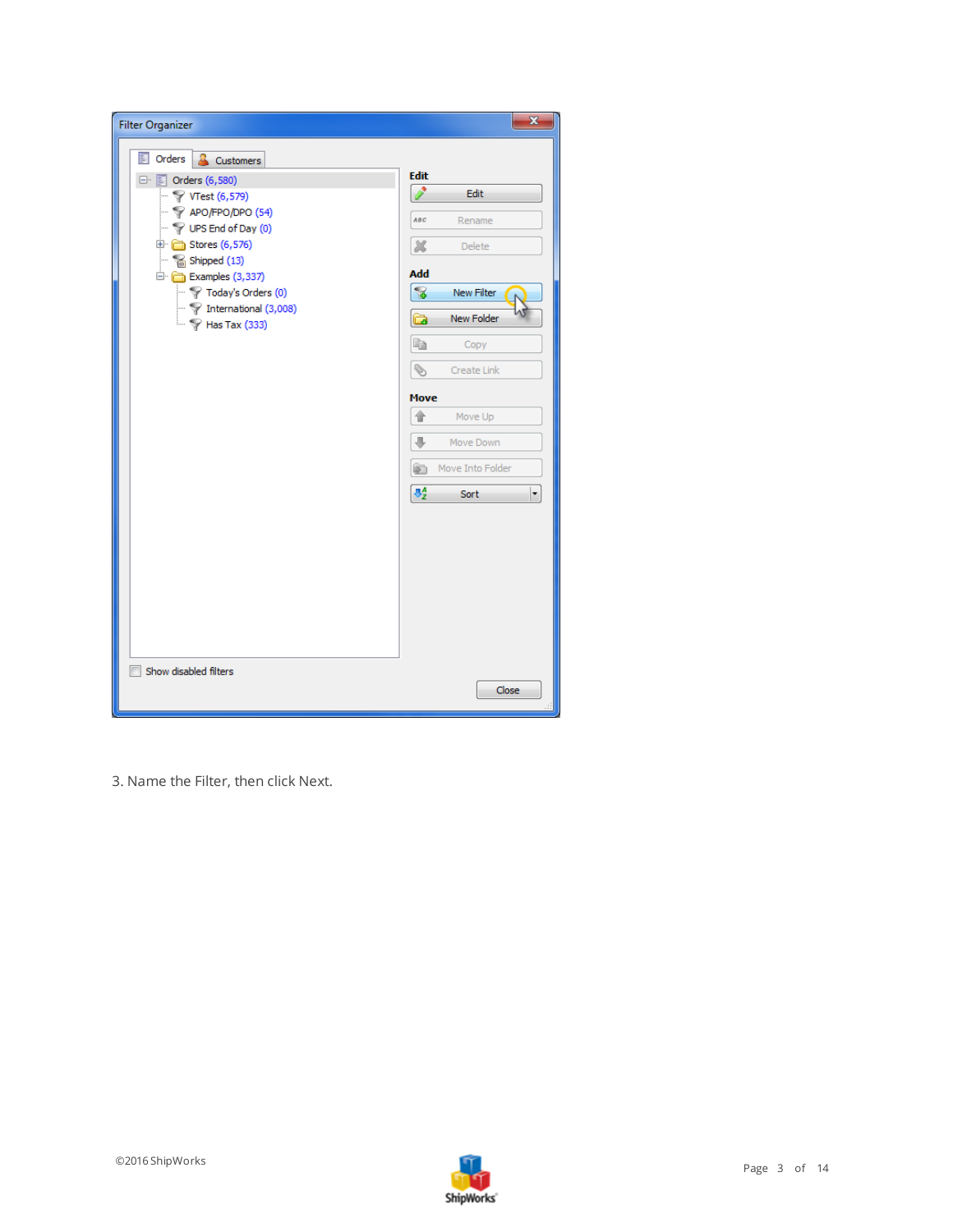

4. Click the "Add Condition" button to begin building the Filter.

|   | <b>Add Filter Wizard</b>                                                                 | $\mathbf{x}$ |
|---|------------------------------------------------------------------------------------------|--------------|
|   | <b>Filter Condition</b><br>Configure the condition that determines the filter contents.  |              |
| × | If $\underline{\mathsf{All}}$ of the following conditions are met $\mathbb{R}^d$ $\odot$ |              |
| Ж | Click the 'Add Condition' button to add a numerondition.<br><b>Add Condition</b>         |              |
|   |                                                                                          |              |
|   |                                                                                          |              |
|   |                                                                                          |              |
|   |                                                                                          |              |
|   |                                                                                          |              |
|   |                                                                                          |              |
|   |                                                                                          |              |
|   |                                                                                          |              |
|   |                                                                                          |              |
|   |                                                                                          |              |
|   |                                                                                          |              |
|   | $<$ Back<br>Next                                                                         | Cancel       |

5. Now, let's add the first two conditions to the filter. Together, the conditions will ensure that the filter grabs orders that have a local status of shipped and that the Amazon order status is still showing unshipped. Here's how:

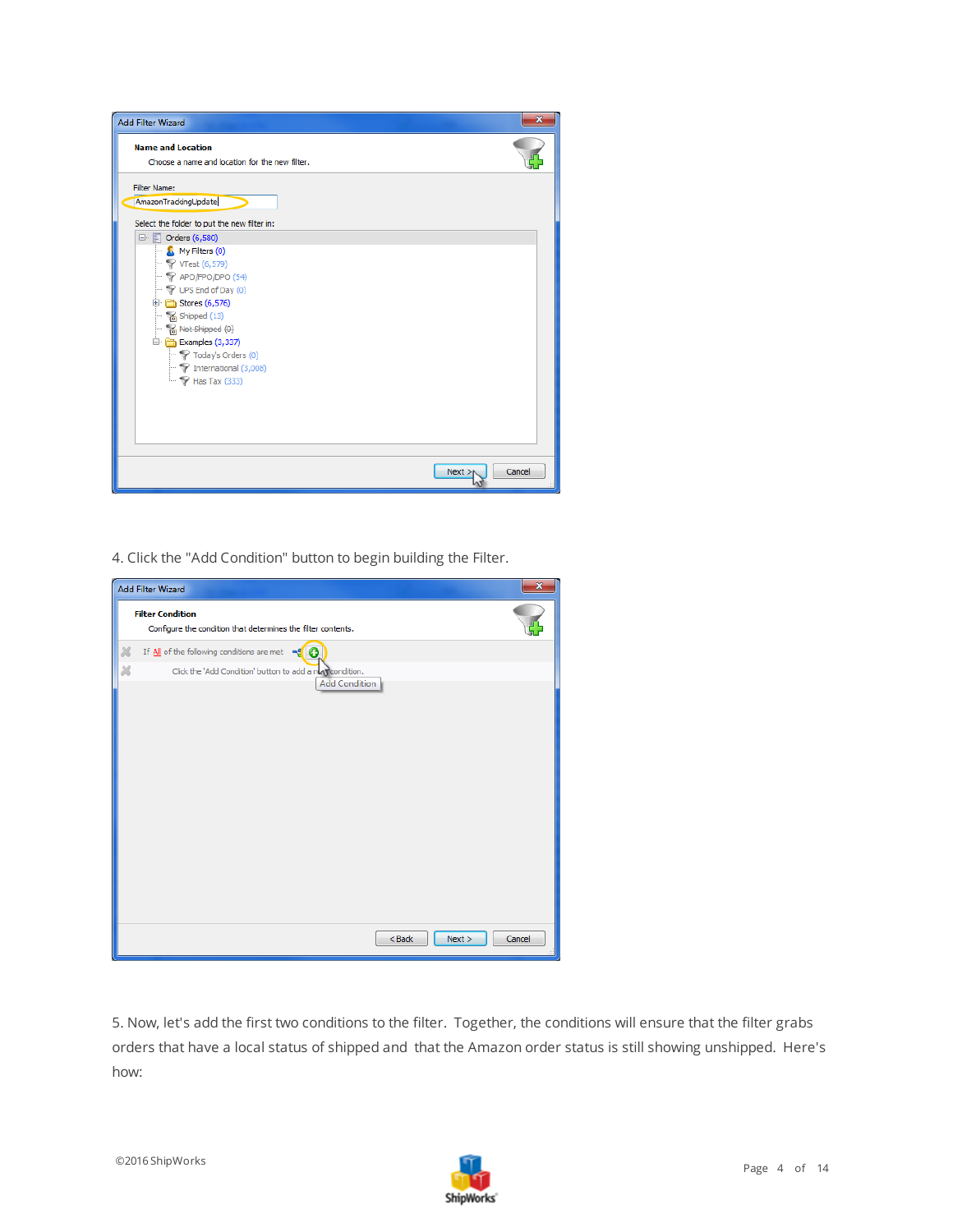5.1 Click on the add condition button. (This button is located at the top of the Filter Condition screen and looks like this  $\mathbf{O}_{.}$ 



5.2 You will now have a new condition that reads Order Total Equals \$0.00. We need to change this condition so that it says Local Status Equals Shipped. Here's how:

 $\sum$  Click on the blue link Order Total and select Order > Local Status.

#### **Filter Condition**

Configure the condition that determines the filter contents.



Now, to the right of Equals, click the drop-down menu and select Shipped.

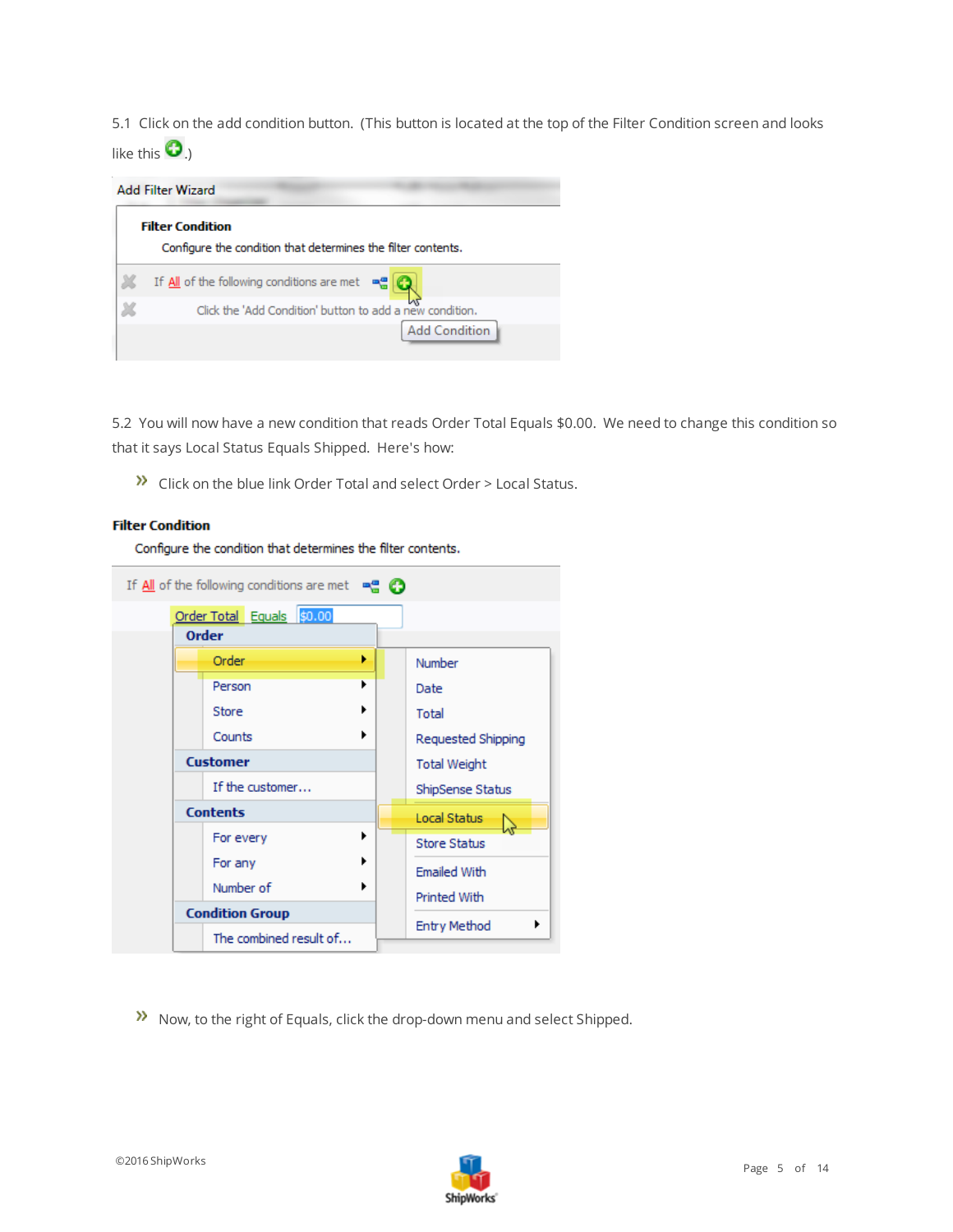| <b>Add Filter Wizard</b>                                                                    |  |                                                                              |  |
|---------------------------------------------------------------------------------------------|--|------------------------------------------------------------------------------|--|
| <b>Filter Condition</b>                                                                     |  | Configure the condition that determines the filter contents.                 |  |
| If $\underline{\mathsf{All}}$ of the following conditions are met $\mathbb{R}^n$ $\bigodot$ |  |                                                                              |  |
| Local Status Equals                                                                         |  |                                                                              |  |
|                                                                                             |  | Backordered<br>Canceled<br>In Process<br>New Order<br>Not Shipped<br>Shipped |  |

Awesome!! You have the first of the 2 conditions. Let's add the second.

5.3 Click the Add Condition button again. The same one you clicked in step 5.1 above.  $\bullet$ 

5.4 Ok, now you have another line that reads Order Total Equals \$0.00. We are going to change this one too. Here's how:

Dubble Click on Order Total and select Order > Store Status.

| <b>Add Filter Wizard</b>                                                                         |                     |
|--------------------------------------------------------------------------------------------------|---------------------|
| <b>Filter Condition</b><br>Configure the condition that determines the filter contents.          |                     |
| x<br>If $\underline{\mathsf{All}}$ of the following conditions are met $\mathbb{R}^n$ $\bigodot$ |                     |
| x<br>Local Status Equals Shipped                                                                 |                     |
| x<br>Order Total Equals \$0.00<br><b>Order</b>                                                   |                     |
| ٠<br>Order                                                                                       | Number              |
| ь<br>Person                                                                                      | Date                |
| Store                                                                                            | Total               |
| Counts                                                                                           | Requested Shipping  |
| <b>Customer</b>                                                                                  | <b>Total Weight</b> |
| If the customer                                                                                  | ShipSense Status    |
| <b>Contents</b>                                                                                  | <b>Local Status</b> |
| ٠<br>For every                                                                                   | <b>Store Status</b> |
| For any                                                                                          | <b>Emailed With</b> |
| Number of                                                                                        | Printed With        |
| <b>Condition Group</b>                                                                           | <b>Entry Method</b> |
| The combined result of                                                                           |                     |

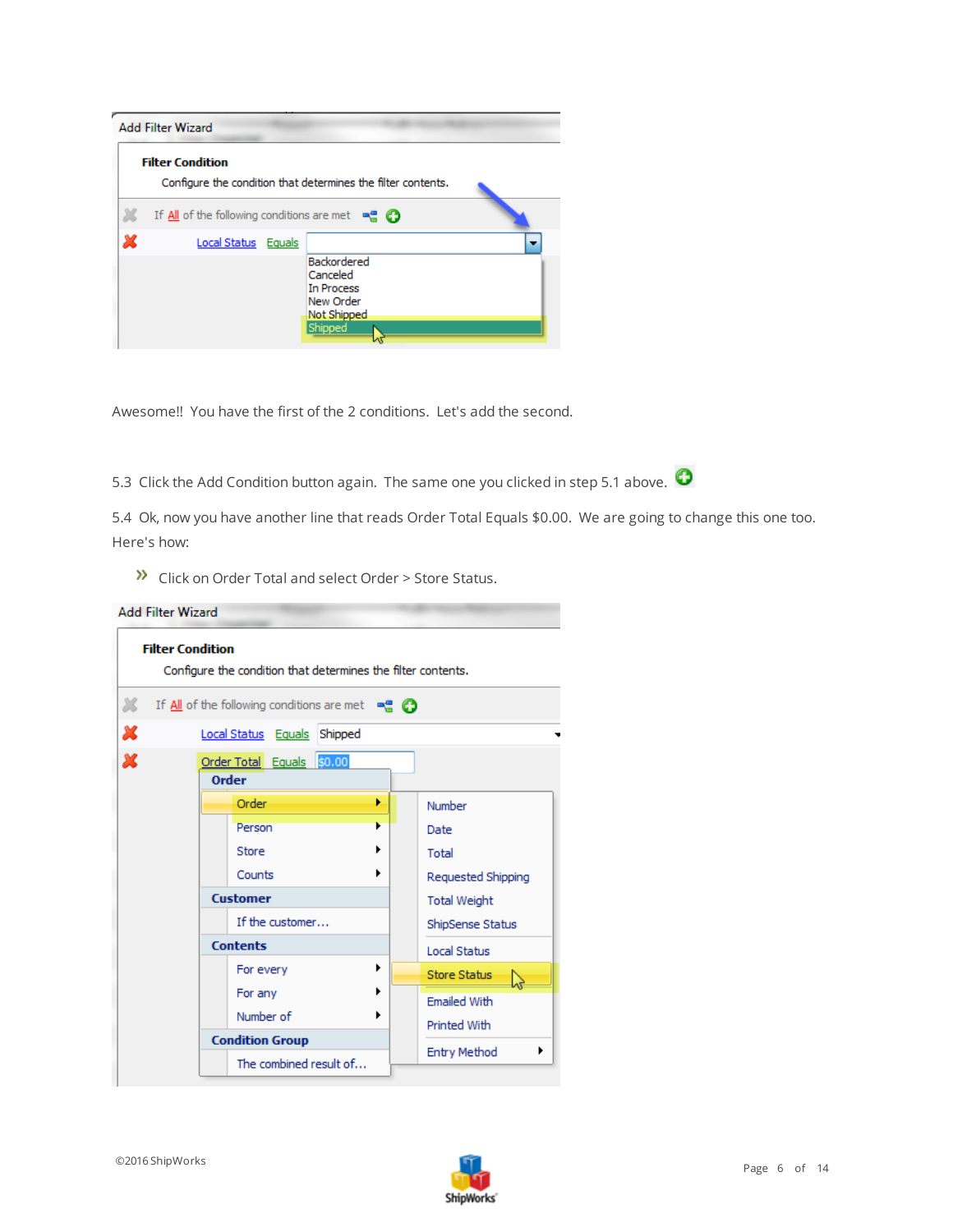$\lambda$  Now, click in the white field to the right of Equals and type in unshipped.

| <b>Add Filter Wizard</b>                                                                    |  |  |  |  |
|---------------------------------------------------------------------------------------------|--|--|--|--|
| <b>Filter Condition</b><br>Configure the condition that determines the filter contents.     |  |  |  |  |
| If $\underline{\mathsf{All}}$ of the following conditions are met $\mathbb{R}^n$ $\bigodot$ |  |  |  |  |
| Local Status Equals Shipped                                                                 |  |  |  |  |
| Unshipped<br>Store Status Equals                                                            |  |  |  |  |
|                                                                                             |  |  |  |  |

Great! Now we need to be sure that we are grabbing orders that we actually shipped in ShipWorks. Here's how we do it:

6. Click the branching icon to add an "And" branch to the filter conditions. It is the little button at the top of the Fil-

ter Conditions screen that looks like this

| <b>Filter Editor</b>                              | $\mathbf{x}$ |
|---------------------------------------------------|--------------|
| AmazonTrackingUpdate<br>Filter Name:              |              |
| Enabled: V                                        |              |
| Applies To: <b>I</b> Orders                       |              |
| Condition Grid Columns                            |              |
| If All of the following conditions are met (      |              |
| ×<br>$\mathcal{A}$<br>Local Status Equals Shipped |              |
| Online Status Equals unshipped Insert Branch<br>x |              |
| And                                               |              |

7. Notice how you now have an And right underneath the first two conditions we added? Click the new Add Condition button located under the And.

|   | <b>Filter Condition</b>                                                                   |
|---|-------------------------------------------------------------------------------------------|
|   | Configure the condition that determines the filter contents.                              |
|   | If $\underline{\mathsf{All}}$ of the following conditions are met $\mathbb{R}$ $\bigcirc$ |
| x | Local Status Equals<br>Shipped                                                            |
| x | Store Status Equals Unshipped                                                             |
|   | And                                                                                       |
| х | If $\underline{\mathsf{All}}$ of the following conditions are met $\mathbb{R}$ $\bigcirc$ |
|   | Click the 'Add Condition' button to add a new condition.                                  |
|   | <b>Add Condition</b>                                                                      |

7.1 Perfect! Now you have another line that reads Order Total Equals \$0.00. Let's change this one too.

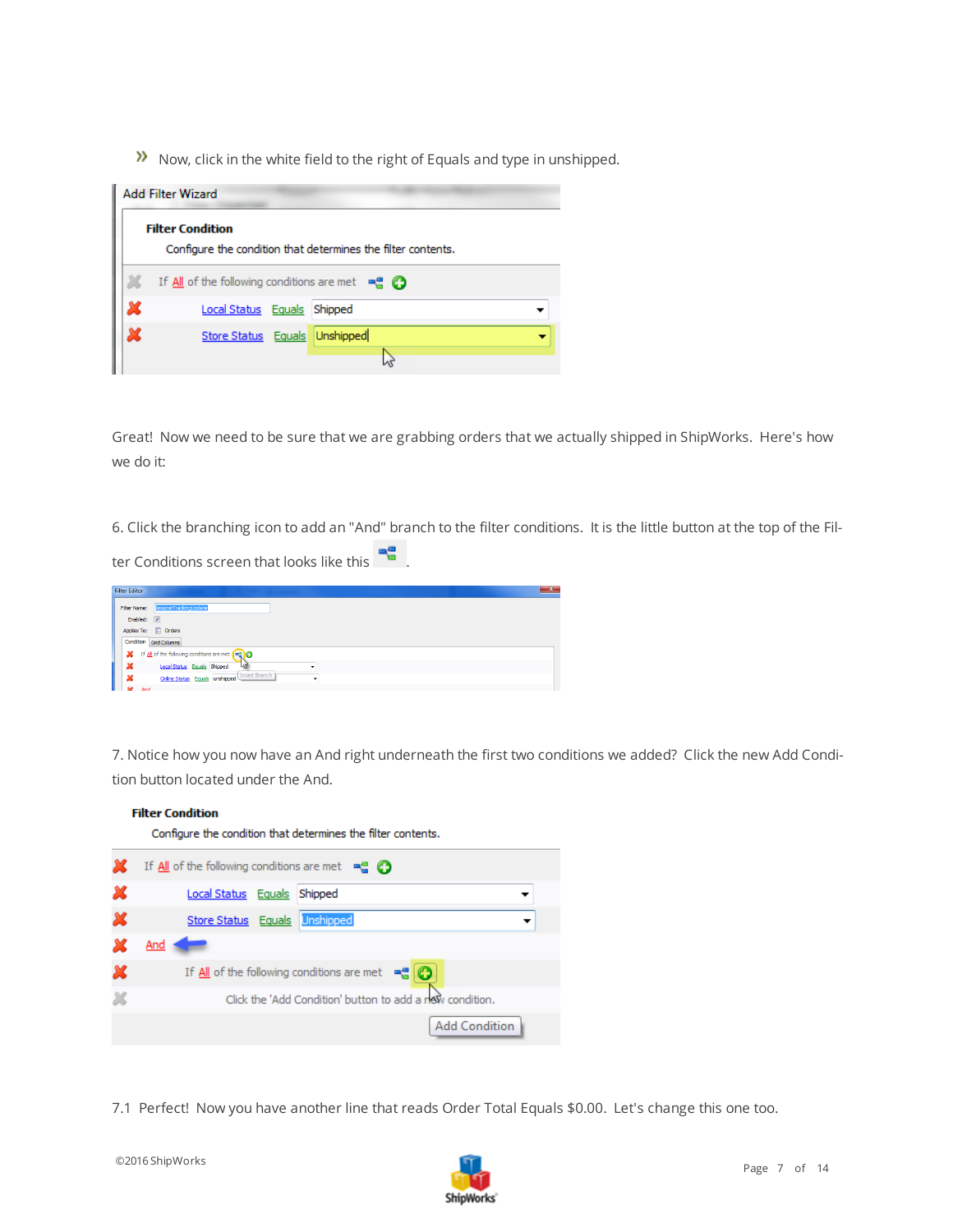| х                         | <u>And</u> |                 |                                                                                             |              |          |
|---------------------------|------------|-----------------|---------------------------------------------------------------------------------------------|--------------|----------|
| $\boldsymbol{\varkappa}$  |            |                 | If $\underline{\mathsf{All}}$ of the following conditions are met $\mathbb{R}^n$ $\bigodot$ |              |          |
| $\boldsymbol{\mathsf{x}}$ |            |                 | Order Total Equals \$0.00                                                                   |              |          |
|                           |            | <b>Order</b>    |                                                                                             |              |          |
|                           |            |                 | Order                                                                                       | ▶            |          |
|                           |            |                 | Person                                                                                      |              |          |
|                           |            |                 | Store                                                                                       |              |          |
|                           |            |                 | Counts                                                                                      |              |          |
|                           |            | <b>Customer</b> |                                                                                             |              |          |
|                           |            |                 | If the customer                                                                             |              |          |
|                           |            | <b>Contents</b> |                                                                                             |              |          |
|                           |            |                 | For every                                                                                   | ٠            |          |
|                           |            |                 | For any                                                                                     | ٠            | Item     |
|                           |            |                 | Number of                                                                                   | ٠            | Charge   |
|                           |            |                 | <b>Condition Group</b>                                                                      |              | Shipment |
|                           |            |                 | The combined result of                                                                      |              | Payment  |
| $A-1$                     |            |                 | Shipped                                                                                     | <b>UPS N</b> | Email    |
|                           |            |                 | Ш                                                                                           |              | Print    |

 $\lambda$  Click on Order Total and select For Any > Shipment.

There is now another line that says For any shipment in the order and, right under that, another Add Condition button. Click that button.

| And |                                                                                             |
|-----|---------------------------------------------------------------------------------------------|
|     | If $\underline{\mathsf{All}}$ of the following conditions are met $\mathbb{R}^n$ $\bigodot$ |
|     | For any shipment in the order                                                               |
|     | If $\underline{\mathsf{All}}$ of the following conditions are met $\mathbb{R}$ $\mathbb{R}$ |
|     | Click the 'Add Condition' button to add a new condition.                                    |

Now you have a line that reads Provider Equals None. Click on Provider and select Processed Status.

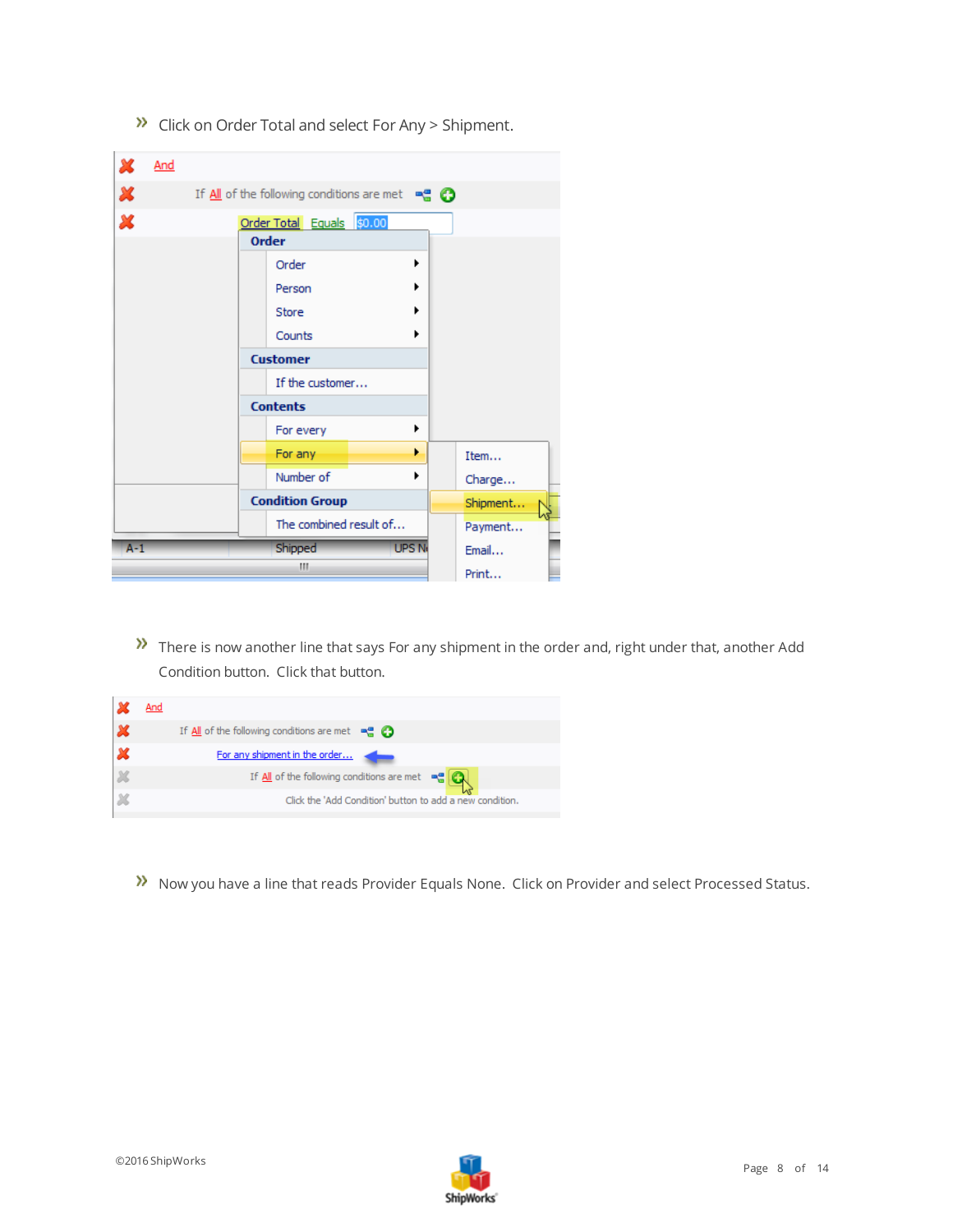| All of the following continuons are met |                                                   |
|-----------------------------------------|---------------------------------------------------|
| For any shipment in the order           |                                                   |
|                                         | If All of the following conditions are met<br>-90 |
|                                         | Provider Equals<br>None                           |
|                                         | <b>Shipment</b>                                   |
|                                         | Provider                                          |
|                                         | ShipSense                                         |
|                                         | ▶<br>Ship To                                      |
|                                         | Ship Date                                         |
|                                         | Weight                                            |
|                                         | <b>Insured By</b>                                 |
|                                         | ▶<br>ShipWorks Insurance                          |
|                                         | <b>Processed Status</b><br>$\leq$ E               |
|                                         | <b>Processed Date</b>                             |

**>>** Lastly, click on None and select Processed from the drop-down menu.

| ∞ | $\frac{1}{2}$ and $\frac{1}{2}$ controller in the controller in the control and the control of the control of the control of the control of the control of the control of the control of the control of the control of the control of |
|---|---------------------------------------------------------------------------------------------------------------------------------------------------------------------------------------------------------------------------------------|
| x | For any shipment in the order                                                                                                                                                                                                         |
| × | If $\underline{\mathsf{All}}$ of the following conditions are met $\mathbb{R}^n$ $\bigodot$                                                                                                                                           |
| x | Processed Status Equals<br>Not Processed                                                                                                                                                                                              |
|   | Not Processed<br>Processed<br>Voided                                                                                                                                                                                                  |

8. Good job. Your filter conditions should look like the screenshot below. Click Next.



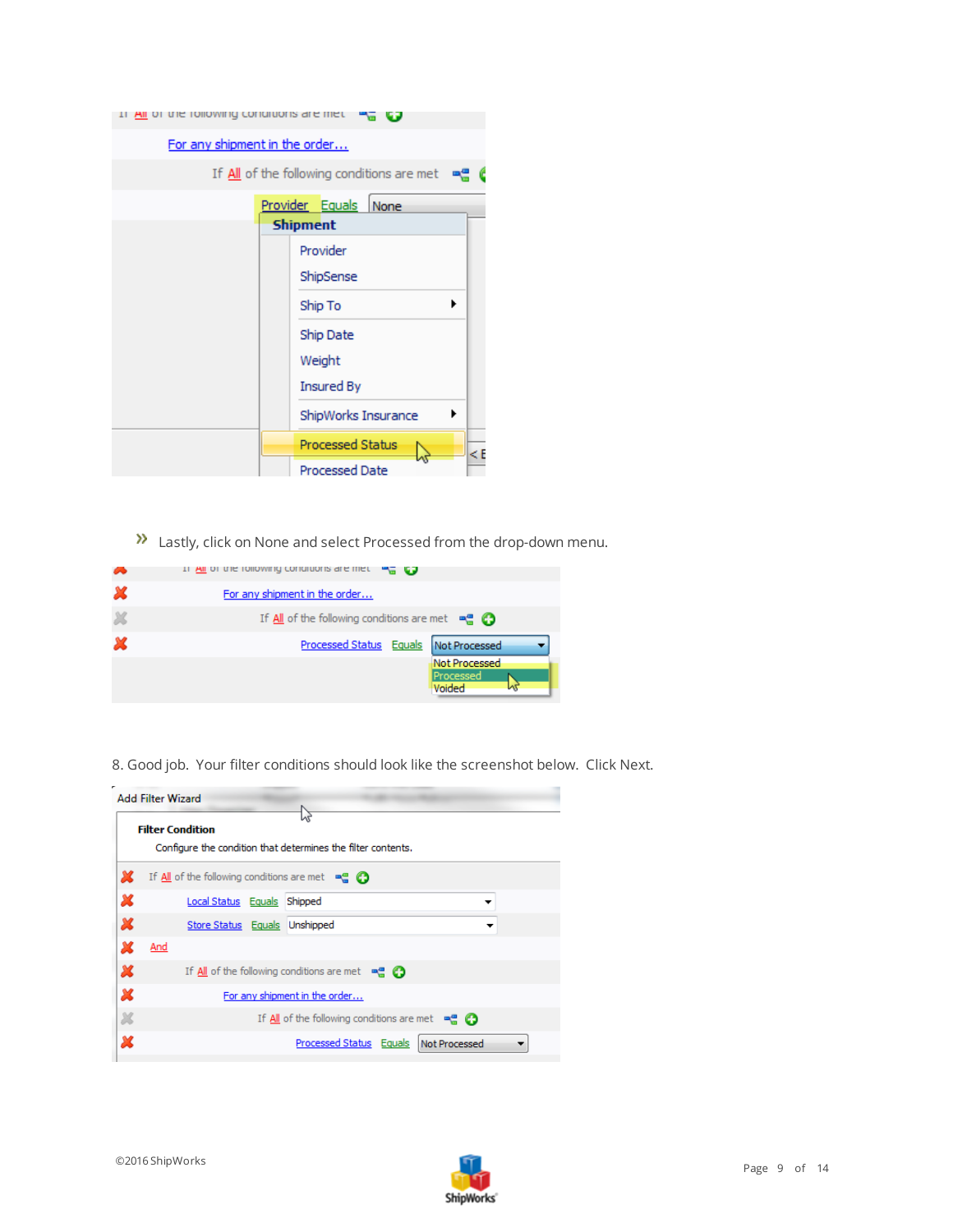9. The Grid Columns screen allows you to specify the grid columns you wish to be visible when you select this filter. It is not required, but if you wish you can modify these columns. Click Finish.

| <b>Grid Columns</b><br>Condition |                                         |   |                        |
|----------------------------------|-----------------------------------------|---|------------------------|
| My Settings                      | <b>Columns to Use</b>                   |   |                        |
|                                  | O Use the columns of the parent folder. |   |                        |
| Default                          | Use this filter's own column settings.  |   |                        |
| hş                               | <b>Column Order and Visibility</b>      |   |                        |
|                                  | $\nabla$ Order #                        | ▴ | Move Up                |
|                                  | Date                                    |   |                        |
|                                  | V ShipSense                             | Ξ | Move Down              |
|                                  | √ Qty                                   |   | Width                  |
|                                  | I tem Name                              |   | 66                     |
|                                  | I Item Location                         |   |                        |
|                                  | <b>V</b> Notes                          |   | <b>Default Sort</b>    |
|                                  | <b>V</b> Local Status                   |   | Order #<br>▼           |
|                                  | V Requested Shipping                    |   | <b>Descending</b><br>▼ |
|                                  | $V$ S:Type                              |   |                        |
|                                  | V S: First Name                         |   | <b>Formatting</b>      |
|                                  | V S: Last Name                          |   | Edit                   |
|                                  | $V$ S: Country                          | ┯ |                        |
|                                  | Reset                                   |   |                        |
|                                  | <b>Reset to Default</b>                 |   |                        |

Nice. You now have a filter catching any orders that you shipped in ShipWorks but did not get updated on Amazon. Next, let's create the action that will send updates telling Amazon to mark these orders as shipped and update the tracking numbers.

### <span id="page-9-0"></span>**Creating the Action**

1. Click Manage > Actions.



2. Click the New Action button.

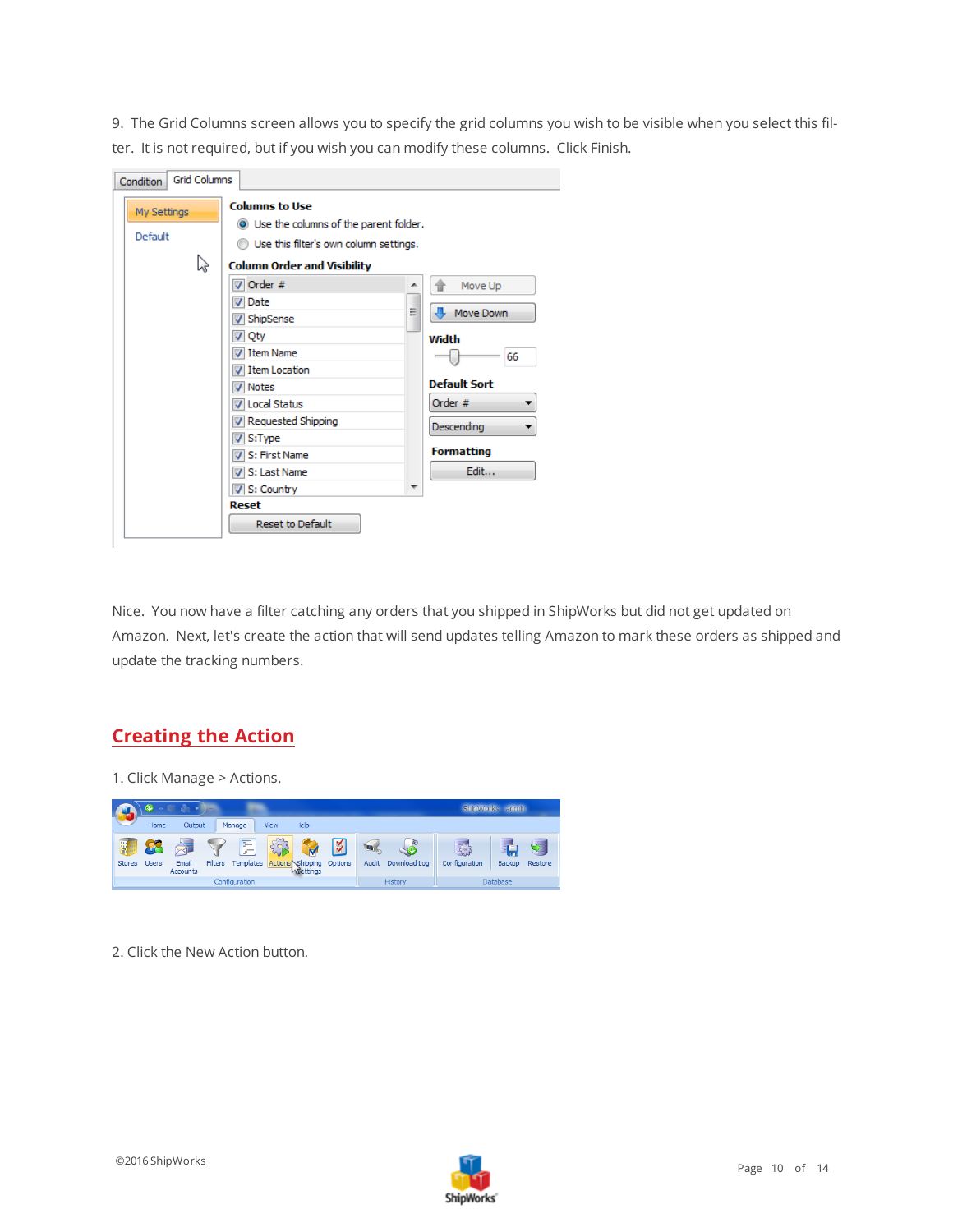| <b>Action Name</b>                                           | Run When                                           | <b>Tasks</b>    | <b>Edit</b>                |                   |
|--------------------------------------------------------------|----------------------------------------------------|-----------------|----------------------------|-------------------|
| Delete Old Data A scheduled time<br>$\overline{\mathcal{A}}$ |                                                    | Delete old data |                            | Edit              |
| <b>V <i>S</i></b> Print Invoice<br>Send Email                | A shipment is processed<br>A shipment is processed | Print<br>Email  | ABC                        | Rename            |
|                                                              |                                                    |                 | $\boldsymbol{\mathcal{X}}$ | <b>Delete</b>     |
|                                                              |                                                    |                 | Add                        |                   |
|                                                              |                                                    |                 | ¢,                         | <b>New Action</b> |
|                                                              |                                                    |                 |                            |                   |
|                                                              |                                                    |                 |                            |                   |
|                                                              |                                                    |                 |                            |                   |

3. Enter a name for the action.

| <b>Action Editor</b>                     |  |
|------------------------------------------|--|
| Name<br>mill<br>AmazonTrackingInfoUpdate |  |
| When the following occurs:<br>Action     |  |

4. Now, let's tell ShipWorks how often to send updates. In this example we will set it for every hour.

4.1 Under When the following occurs: click on the drop-down menu and select A scheduled time.

|          | Name |                                                                                                                                                       |           |
|----------|------|-------------------------------------------------------------------------------------------------------------------------------------------------------|-----------|
|          |      | Amazon Tracking Info Update                                                                                                                           |           |
| Action   |      | When the following occurs:                                                                                                                            |           |
| Settings |      | An order is downloaded                                                                                                                                |           |
|          |      | An order is downloaded<br>A download finishes<br>A shipment is processed<br>Ru A shipment is voided<br>A filter's content changes<br>A scheduled time | the first |

4.2 To the right of Run this action: click on the blue link for One Time and select Hourly from the drop-down menu.

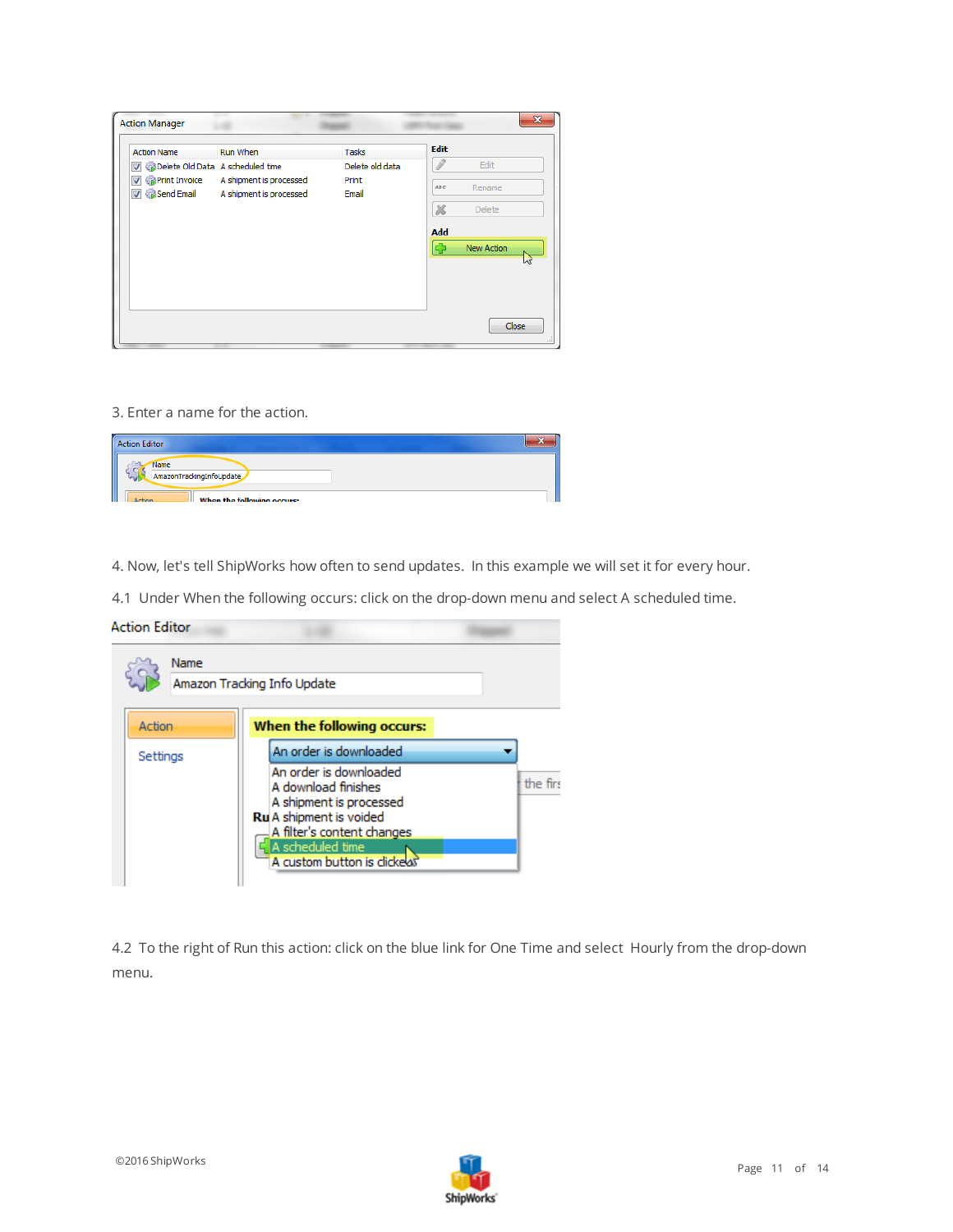

4.3 Leave the Start and End times set to the default settings. If you wish, you can change the number of hours ShipWorks waits before sending the updates again.



- 5. ShipWorks now knows how often to perform the Action, but we still need to tell it what to do every hour.
- 5.1 Under Run these tasks: click the Add Task button and select Amazon > Upload Shipment details.

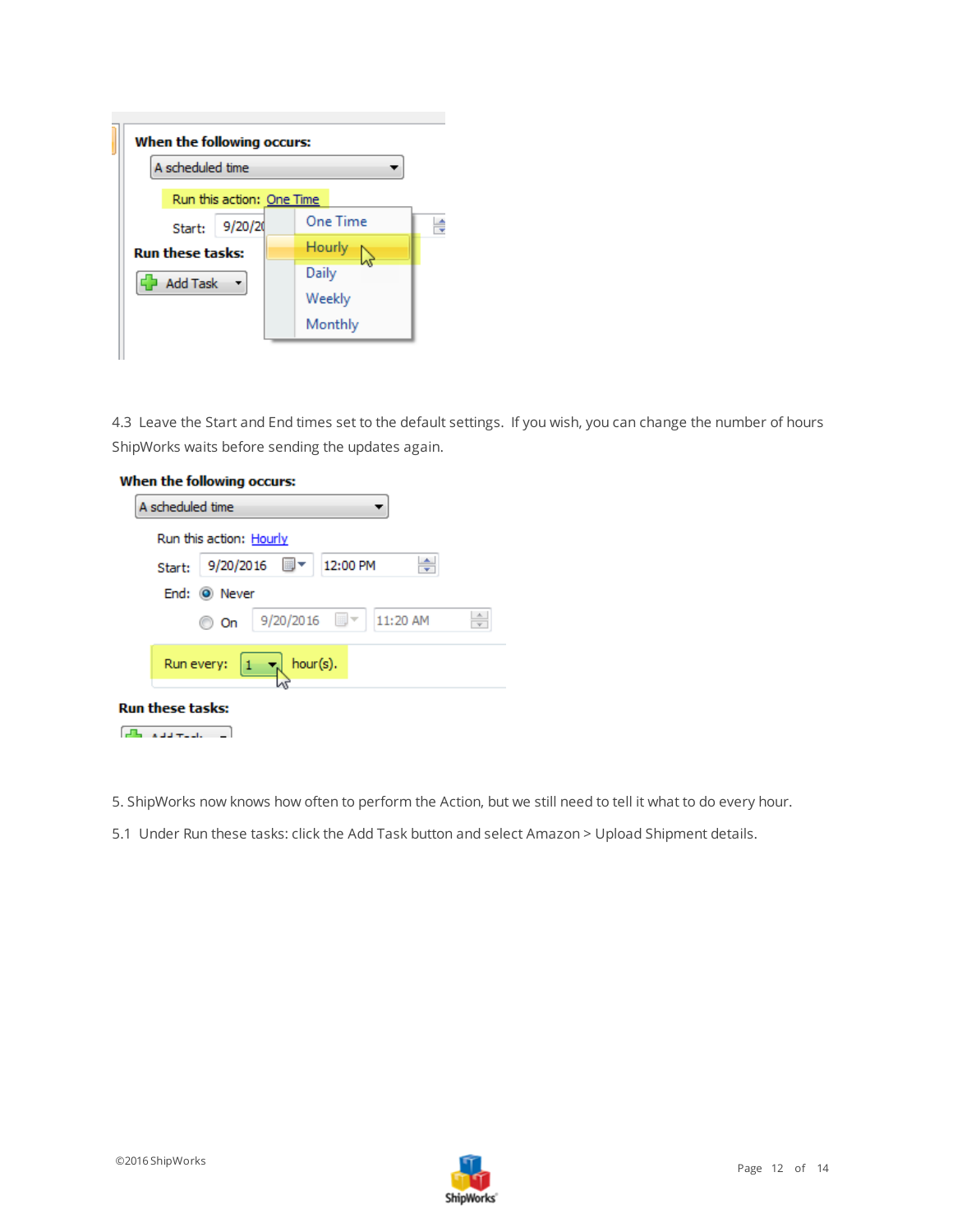

6. Now, choose the filter you just created so that the task says "Upload the tracking number for The shipments of everything in AmazonTrackingUpdate" (or whatever you named your filter earlier).